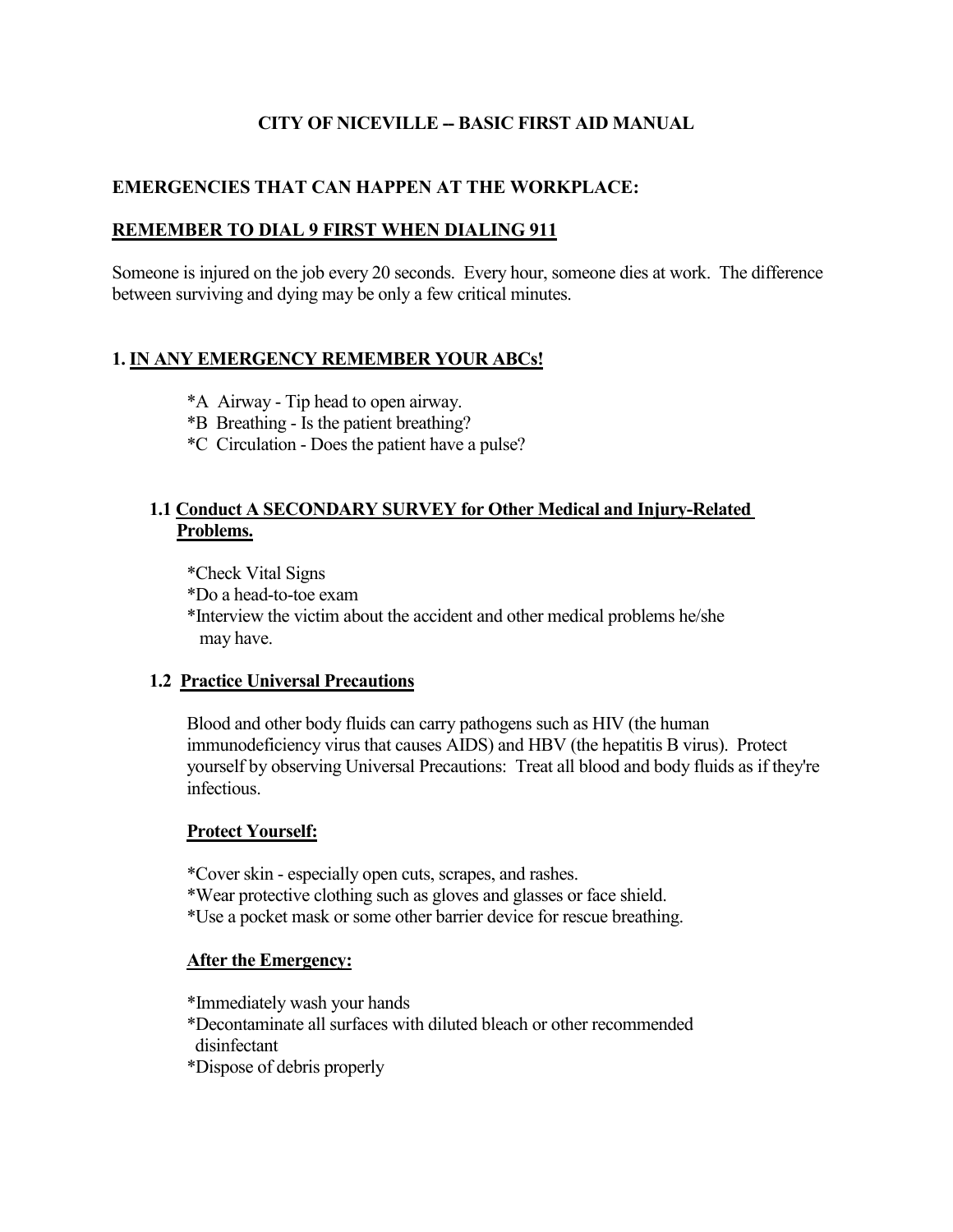Employees covered by OSHA's Bloodborne Pathogens Standard (29 CFR 1910.1030) should follow their Exposure Control Plan located in the Safety Manual.

# **2. AIRWAY**

## **2.1 Choking - Heimlich Maneuver**

The quickest way to check if someone is choking is to tap the person's shoulder and ask, "Are you OK?"

If the person can speak or cough, **LEAVE HIM ALONE!!** 

### **If the person cannot speak or cough, perform the Heimlich maneuver:**

 \*Wrap your arms around the person's waist \*Make a fist with one hand, placing your thumb just above the person's navel \*Grab your fist with your other hand \*Pull forcefully in and up repeatedly until the object is dislodged

### **If the person is unconscious:**

Place person on his/her back. Perform five abdominal thrusts - push in and up just above the navel. Use a finger to sweep the mouth. Tilt head back. Lift chin and push back forehead. DO NOT LIFT THE NECK!! Pinch the nose. Seal the mouth with your mouth and blow air into the person's lungs. Release pinched nose and watch chest to see if the person is breathing. Repeat steps until air goes in.

#### **If you are choking and no one is near enough to help you:**

 Give yourself abdominal thrusts. Lean over and press your abdomen against a firm object.

## **2.2 Breathing**

Rescue Breathing: Tap a shoulder and ask, "Are you OK?" If no answer:

Lay person on his/her back while supporting the head. Perform the head tilt/chin lift ONLY if you suspect there is no head or spinal injury (from a fall, auto accident, or diving mishap). Look, listen and feel for breathing for about five seconds.

**If not breathing:** Form a seal around the person's mouth (use a pocket mask if you are trained in its proper use) and pinch nose. Breathe two slow breaths into person's mouth enough to make the chest rise. Allow air to escape. Repeat breaths every five seconds. **Do not stop UNTIL the person begins breathing or help arrives.**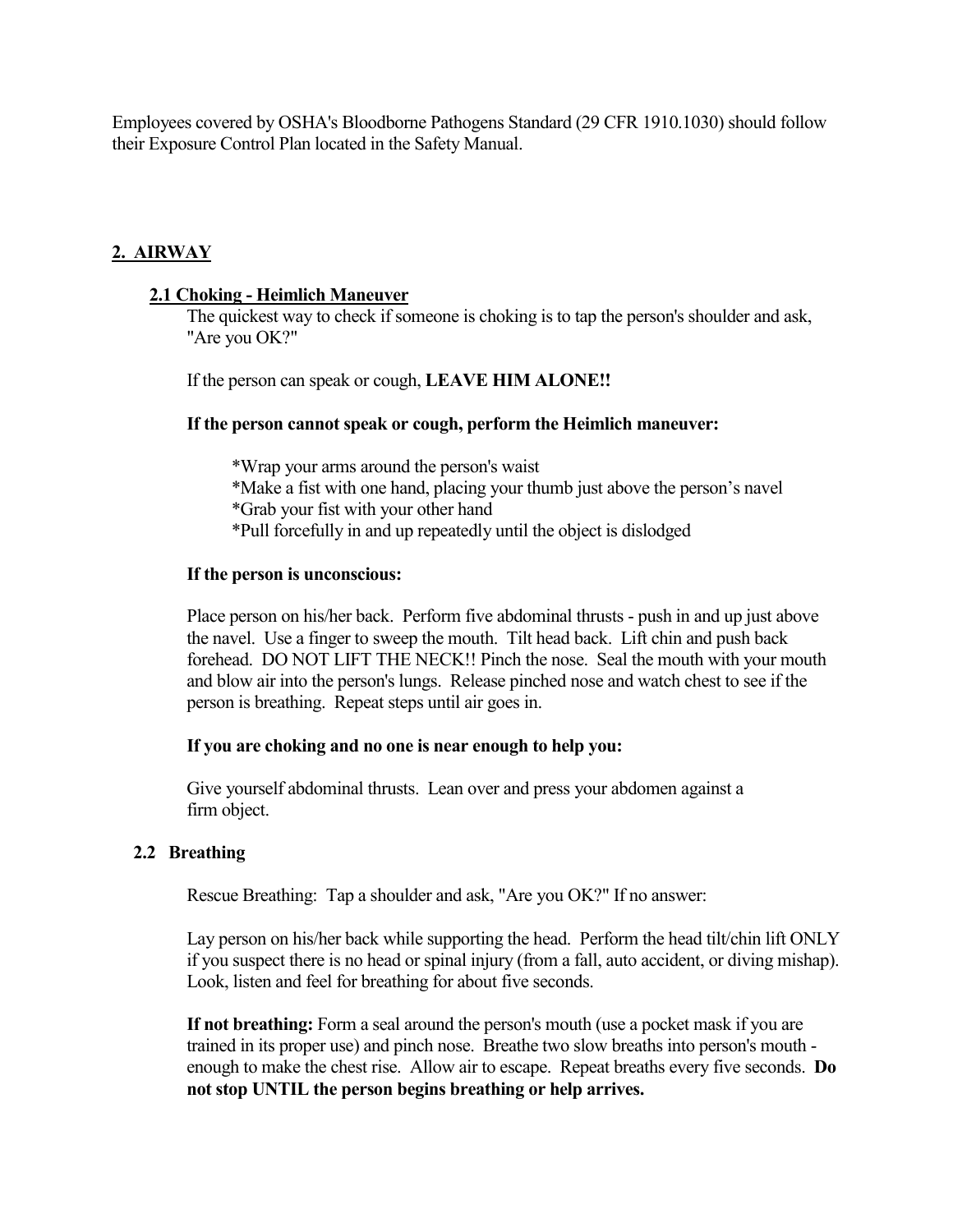# **3. CIRCULATION**

If you can't find a pulse, the person's heart has stopped - blood is not reaching the brain. Without blood, irreversible damage will occur in the brain within 4 to 6 minutes.

If the person is NOT BREATHING and has NO PULSE, begin CPR (cardiopulmonary resuscitation):

- \*Give two breaths.
- \*Check carotid artery (on the side of the neck) for a pulse for about five seconds.
- \*Find chest compression site on breast-bone and compress chest 15 times, followed by two slow breaths. Compressions should be about 1 1/2 inches in depth. Continue compressions and breaths until help arrives or pulse returns.

# **4. BLEEDING**

## **Use Universal Precautions! Call 911 FIRST if Bleeding is Severe!**

To stop bleeding:

**Direct pressure:** Place a clean gauze pad or cloth directly over wound and press.

**Elevation:** Raise the injured limb above the level of the heart.

**Pressure Points:** If direct pressure and elevation fail to stop bleeding, continue these techniques AND squeeze firmly on the inside of the upper arm for arm wounds or on the crease of the groin area for leg wounds to stop circulation to the limb.

# **DO NOT USE A TOURNIQUET**

**Remember:** Use all three methods together - direct pressure, elevation, and pressure points.

# **5. SHOCK**

When a person goes into shock, it means that not enough blood is getting to all parts of the body. Various organs stop functioning properly. The most common causes - heavy blood loss, anaphylaxis (severe allergic reaction), or extreme psychological stress.

## **Symptoms:**

 \*Restlessness, irritability \*Pale or bluish clammy skin \*Fast, weak pulse \*Nausea, vomiting \*Loss of consciousness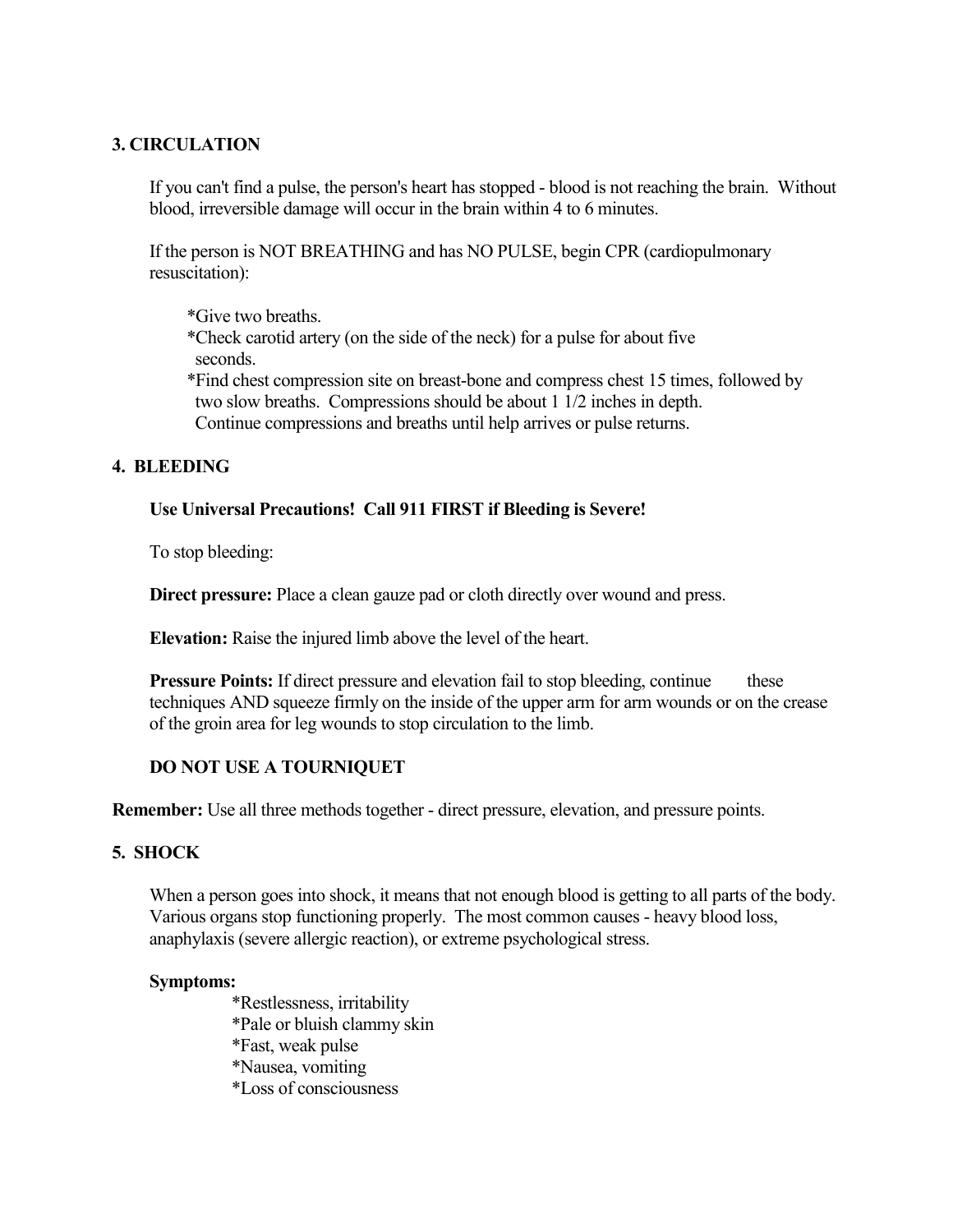### **Care:**

 \*Call 911 (Remember to dial 9 first) \*Have person lie down \*Monitor ABCs \*Control bleeding \*Elevate the legs if you don't suspect head, neck, back, or leg injuries \*Maintain body temperature - keep the victim comfortable \*If vomiting, place victim on his/her side \*Give nothing by mouth

## **6. ANAPHYLACTIC SHOCK**

Anaphylaxis is a severe allergic reaction to an insect bite or sting, toxic vapors, a particular food, or medication. This is an emergency - breathing passages may swell shut unless medications are given in time.

#### **Symptoms:**

 \*Difficulty breathing \*Swelling around mouth, lips, and tongue \*Hives or rash \*Dizziness, panic, confusion

#### **Care:**

 \*Call 911. Explain that it may be anaphylaxis \*Monitor ABCs. Breathing will get progressively more difficult. Be prepared to give rescue breathing. \*Keep person quiet, warm. \*Treat for shock

#### **7. FRACTURES**

A fracture is a break in a bone. Fractures can be closed (the skin remains over the bone) or open (the bone protrudes through the skin).

#### **Never move the patient unless the situation is unsafe.**

#### **Symptoms:**

 \*Pain \*Swelling \*Skin discoloration \*Inability to move the injured part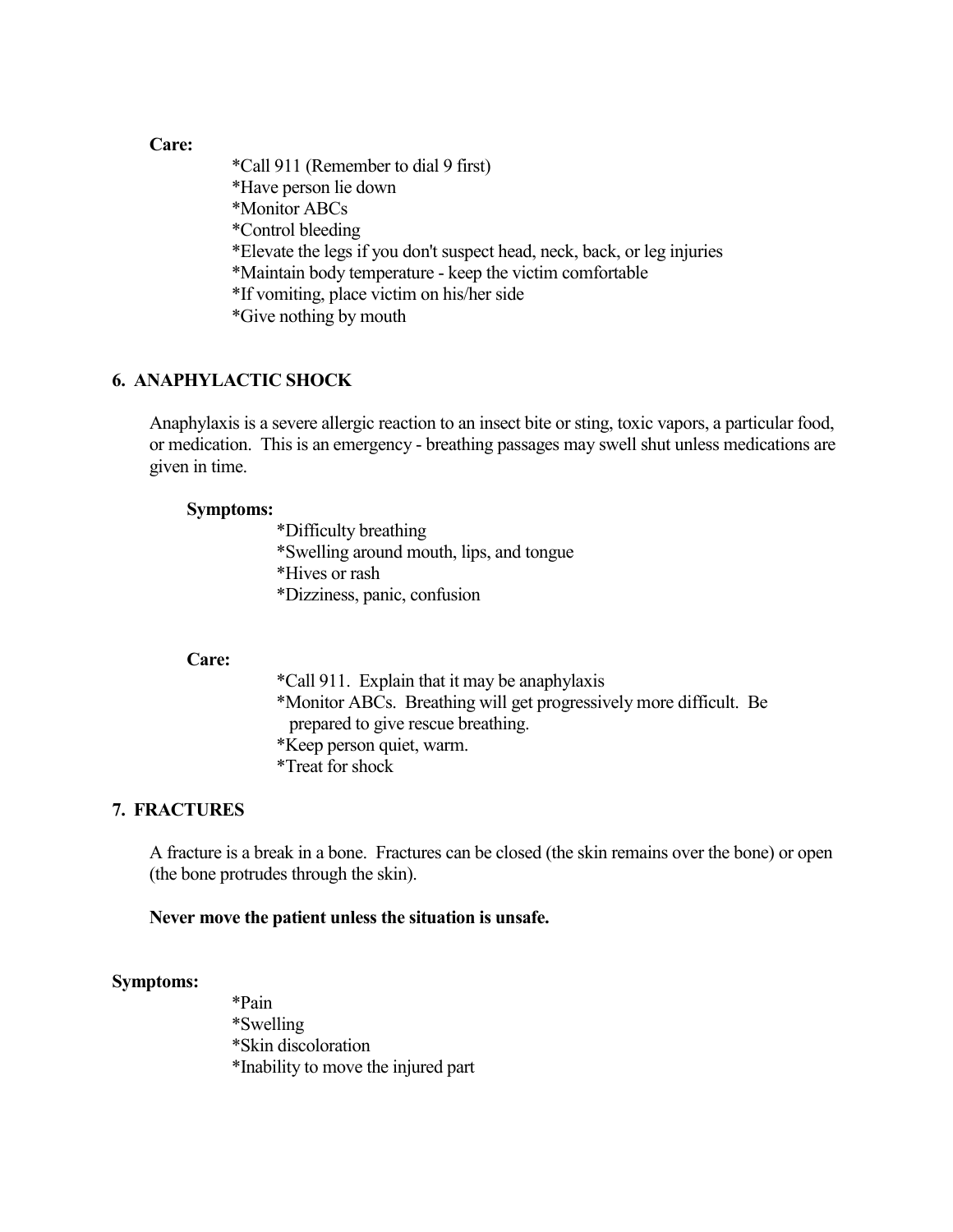**Care:**

\*Call 911

\*Immobilize the injured limb

- \*Splint the injury only if necessary to keep it from moving or to decrease pain. Splint the injury in the position you found it.
- \*Apply ice wrapped in a towel to **CLOSED** fractures only.

## **8. HEAD INJURIES**

 Most head injuries are caused by falling objects. But they may also be caused by falls, bumping, or chemical splashes.

#### **Symptoms:**

\*Swelling of head or spine

\*Loss of consciousness, even briefly

\*Sleepiness

\*Behavior changes - restless, irrational

\*Vision changes

\*Nausea and vomiting

\*Unequal pupils

\*Blood or clear fluid from mouth, nose, and ears

\*Numbness or paralysis anywhere on body

#### **Care:**

\*Call 911

 \*Immobilize the head and neck, just as you found it. Place your hands beside the victim's ears and hold head still. \*Monitor the ABCs \*Treat for shock

### **9. EYE INJURIES**

Any eye injury needs medical attention. Calm and reassure the person while help is on the way or while you provide aid.

### **Care for Floating Object in Eye:**

\*Have person blink repeatedly

 \*If this fails, life upper eyelid while person looks down and flush eye with water \*Call 911 if object remains

### **Care for Penetrating Object in Eye:**

\*Call 911

\*Do NOT remove, move or put pressure on object

 \*Immobilize by placing a paper cup or soft, bulky dressings around object and secure in place with bandage. Bandage both eyes so that victim will keep injured eye still.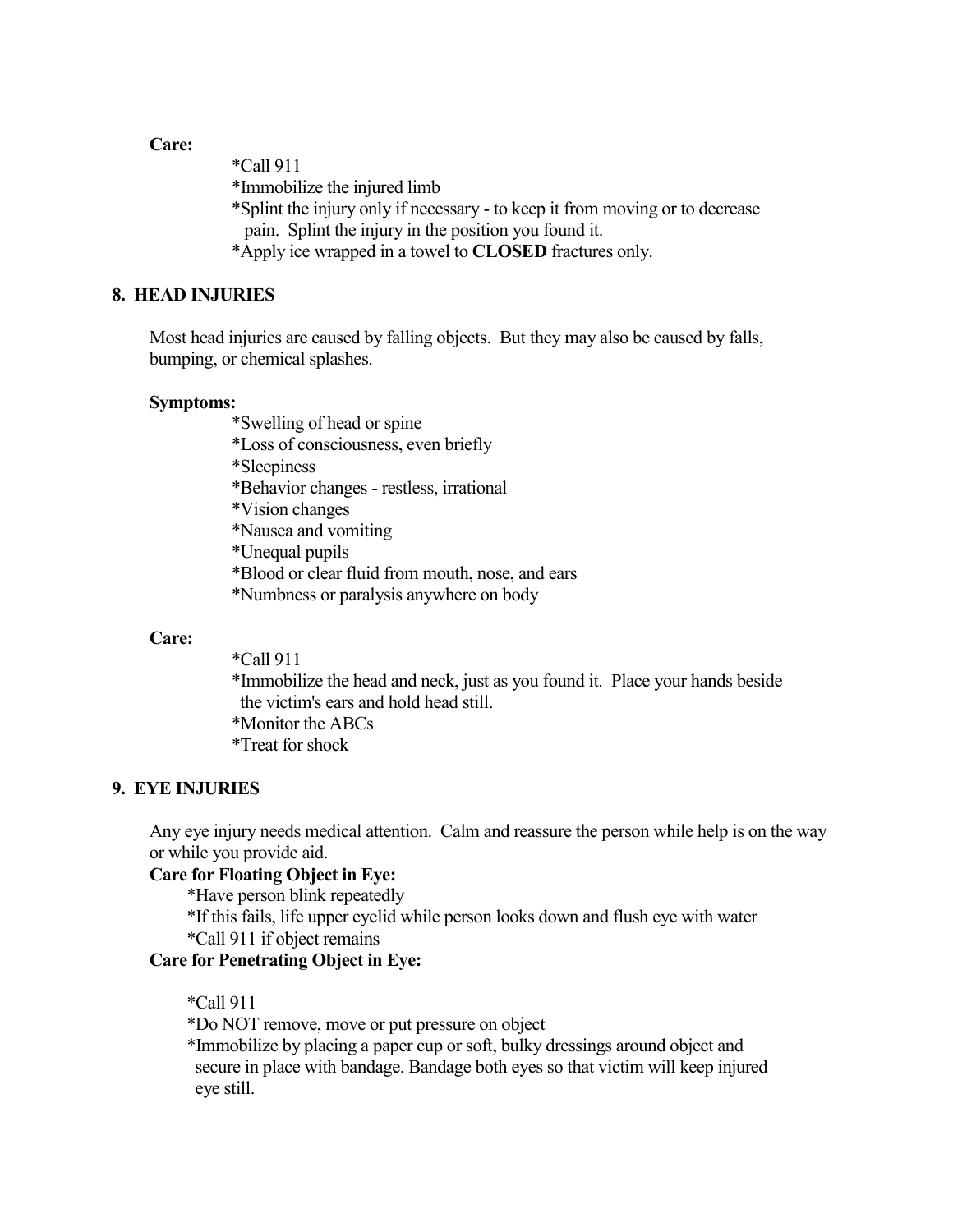### **Care for Chemical Burns to the Eye:**

 \*Flush eye continuously with water for at least 15 minutes \*Call 911 \*Check the label and MSDS \*Give EMS information about the toxic substance

## **10. BURNS**

Most burns are caused by heat. However, burns may also be caused by chemicals, electricity, or radiation.

#### **Care:**

 \*Cool the burned area with cool water or cool wet cloths \*Expose area but DO NOT remove clothing that sticks \*Cover with dry, sterile dressings or clean cloth \*DO NOT break blisters, apply ointments, or try to clean third degree burns \*Monitor ABCs \*Treat for shock

### **Don't use Ice, Lotion, or Ointment on a Burn!!**

## **Call 911 if:**

 \*The victim is having trouble breathing \*Burns cover more than one part of the body \*Severe burns are on the head, neck, back, hands, feet, or genitals \*Burns have been caused by chemicals, explosions, or electric current

## **10.1 Chemical Burns**

**Care:**

 \*Remove contaminated clothing or jewelry \*Take emergency shower \*Flush with water for 15 minutes \*Monitor ABCs \*Treat for shock

## **10.2 Electrical Burns**

**Care:**

\*Call 911

 \*Never approach the victim UNLESS POWER IS OFF \*Check the ABCs. A large electric shock can stop the heart or breathing \*Survey the victim's body. Remember - electric current can cause entry burns,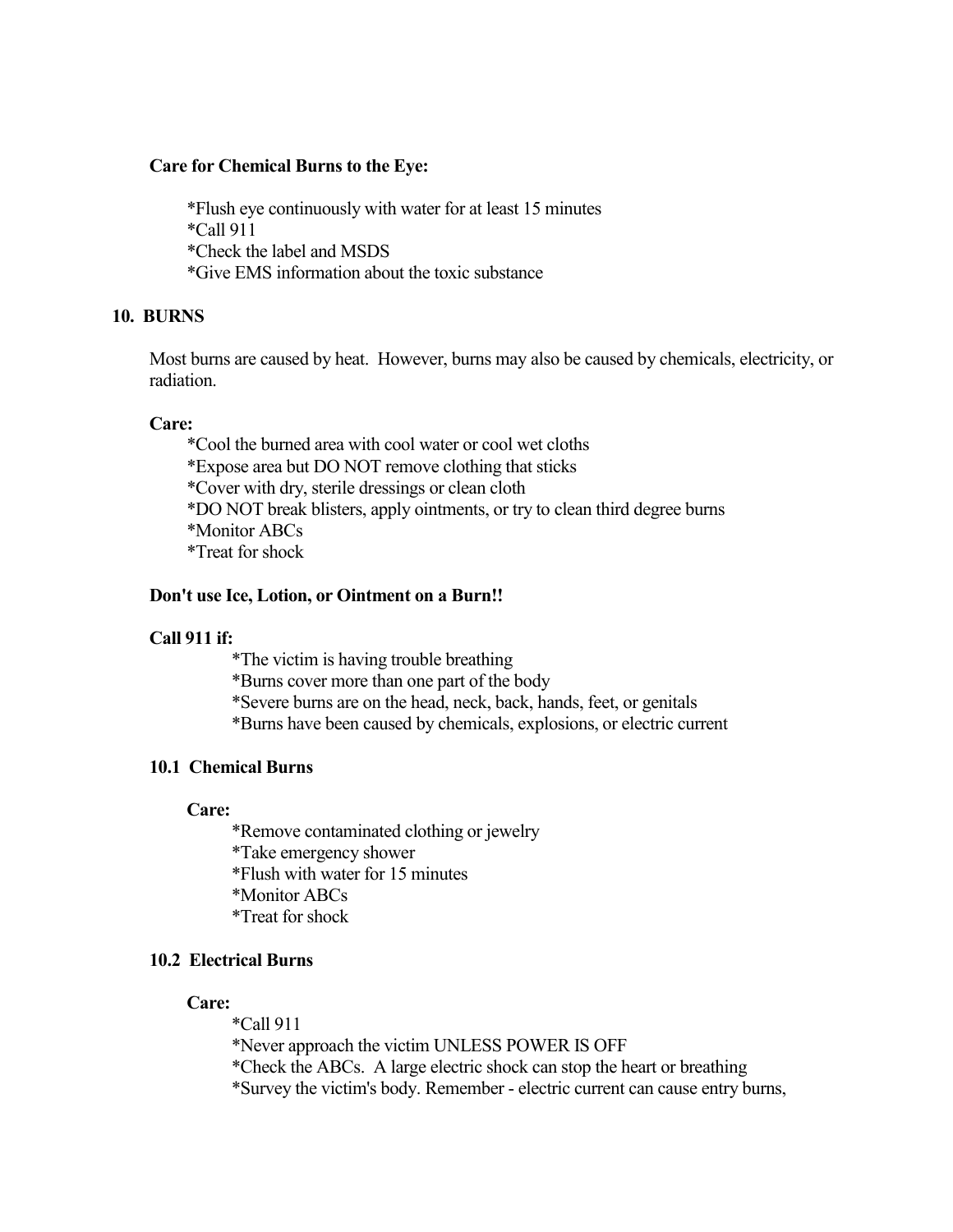travel along nerves, and have exit wounds. \*Care for burns as necessary \*Treat for shock

## **10.3 Radiation Burns**

#### **Care:**

\*Call 911 and civil defense authorities

## **11. IMPALEMENT OR AMPUTATION**

### **11.1 Impalement**

 \*Call 911 \*Do not try to remove the impaled object \*Place cloths around the object to keep it from moving \*Bandage the cloths in place

#### **11.2 Amputation**

 In case a body part is cut off or torn off: \*Call 911 \*Stop the bleeding \*Find the part \*Wrap it in sterile gauze or clean material \*Put it in a plastic bag and place bag on ice (make sure part doesn't freeze) \*Take part to the hospital with the victim \*Treat for shock

## **12. SMOKE INHALATION**

### **Care:**

 \*Move the person if possible to a smoke-free area if this is safe to do \*Call 911 and request oxygen \*Check the ABCs \*Administer rescue breathing or CPR if necessary \*Treat for shock \*Treat burns and other injuries as necessary

# **13. EXPOSURE TO HAZARDOUS CHEMICALS**

### **Your Right to Know**

If your workplace contains hazardous chemicals, you have a legal RIGHT TO KNOW about them and how to protect yourself. Check with your employer about OSHA's Hazardous Communication (HazCom) Standard (1910.1200).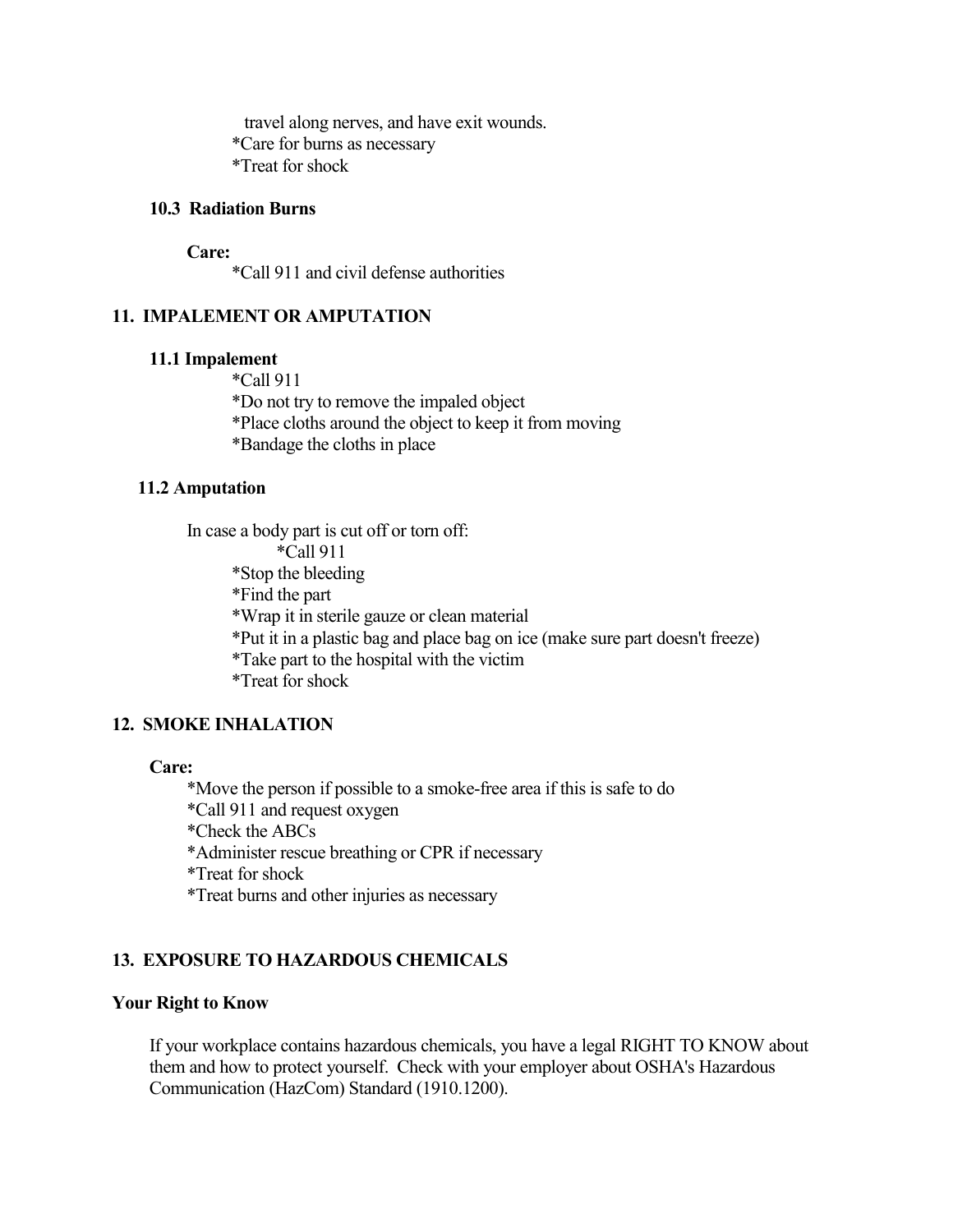### **You Must:**

\*Understand how HazCom applies to your workplace

\*Recognize, understand and use labels and material safety data sheets (MSDS)

\*Know the procedures to follow when working with hazardous materials

## **Hazardous Materials Can Cause:**

\*Acute effects - rash, burns, or respiratory problems - immediately on exposure

 \*Chronic effects - such as lung damage or cancer - that can occur days, months, or even years after exposure.

# **14. WHAT TO DO IN A HAZMAT EMERGENCY**

Read labels and MSDS's so you know the physical and health hazards of the materials you work with. If there is a leak, spill, fire, or explosion:

\*Call 911 and any other necessary emergency response personnel

\*Evacuate the area

\*Remove contaminated clothing immediately

\*Eyes: Flush with water for 15 minutes

 \*Inhalation: Get victim to fresh air. Administer artificial respiration or CPR if necessary

\*Swallowing: Get medical assistance, call local poison center

\*Have MSDS information ready for emergency personnel

# **15. MEDICAL EMERGENCIES**

The situations discussed so far are life-threatening and need immediate action. You are far more likely, however, to encounter medical emergencies that are not immediately life-threatening but still require quick action on your part. Then you should do a **Secondary Survey.**

## **The Secondary Survey:**

If the victim is conscious, interview the victim and/or bystanders.

 ASK: \*What happened? \*Do you have any pain? \*Do you have any medical problems? \*Are you taking any medications? \*Do you have any allergies? **\*Check vital signs:** pulse, respiration, skin color, and temperature. Recheck every 5 minutes.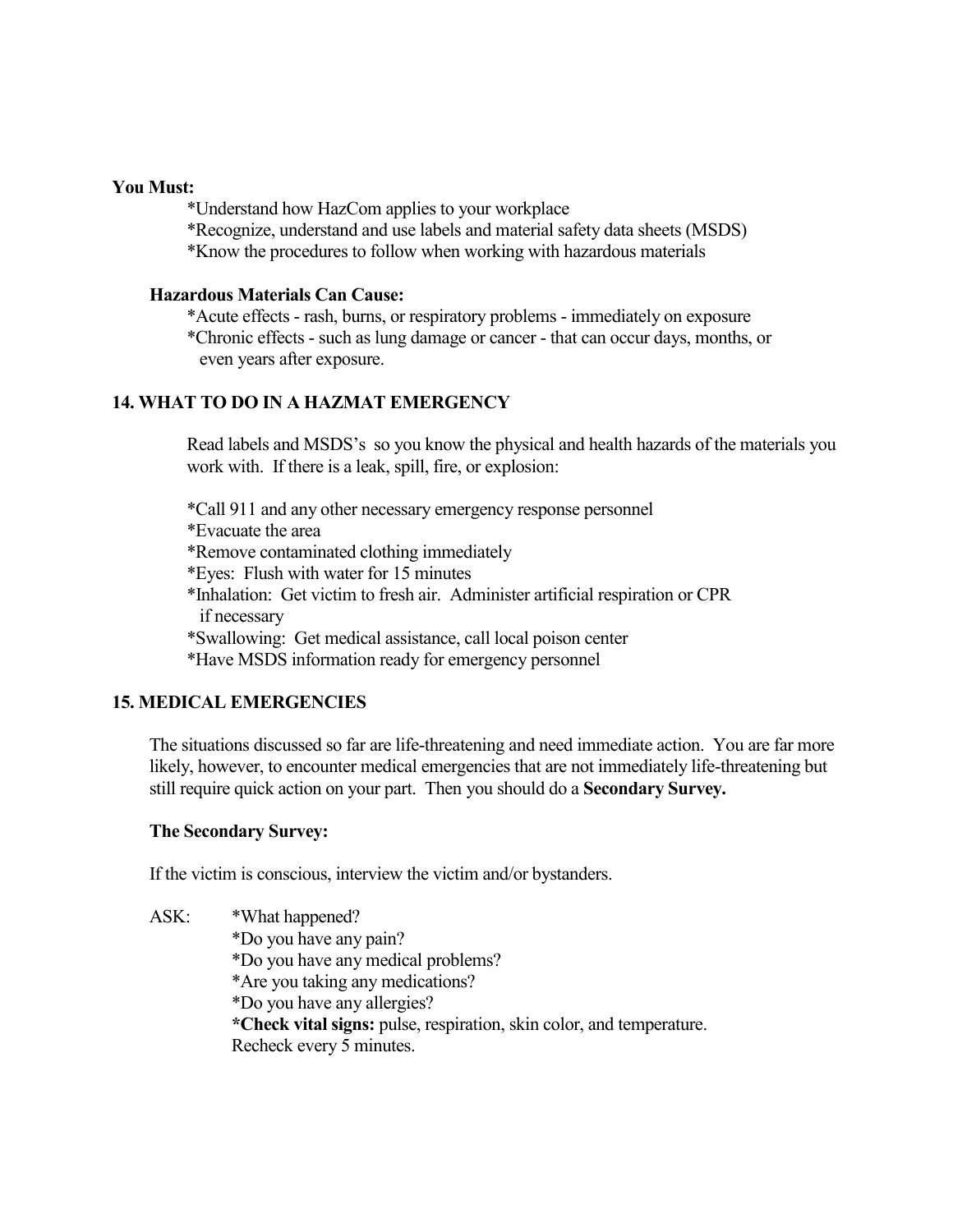### **16. HEART ATTACK**

Every year nearly 500,000 Americans die because of heart attacks - usually within two hours of having the attack.

#### **Symptoms:**

\*Pain in chest, especially accompanied by a feeling of heavy pressure or a squeezing sensation. Pain may radiate to - or be confined to - jaw, shoulder blade area, or arm usually the left arm. Pain usually lasts for more than a few minutes but may come and go. \*Shortness of breath \*Nausea or vomiting

- 
- \*Sweating
- \*Pale or bluish color to skin
- \*Rapid, irregular pulse

It is possible to have a heart attack with no symptoms at all, or symptoms that are mistaken for other conditions such as heartburn, angina (chest pain caused by the heart not receiving enough oxygen), or the flu.

### **Care:**

 \*Have the person sit or lie down \*Call 911 \*Monitor the ABCs \*Check vital signs \*Begin rescue breathing or CPR if necessary

## **17. STROKE**

Every year about 150,000 Americans become fatal victims of stroke. A stroke occurs when the blood supply to the brain is interrupted.

## **Symptoms:**

 \*Sudden weakness, especially affecting one side of body \*Headache \*Dizziness \*Vision changes \*Slurred speech, inappropriate words or inability to speak \*Confusion \*Nausea, vomiting \*Loss of bladder and bowel control

#### **Care:**

 \*Call 911 \*Have person lie down \*Monitor ABCs \*Do a secondary survey if the person is conscious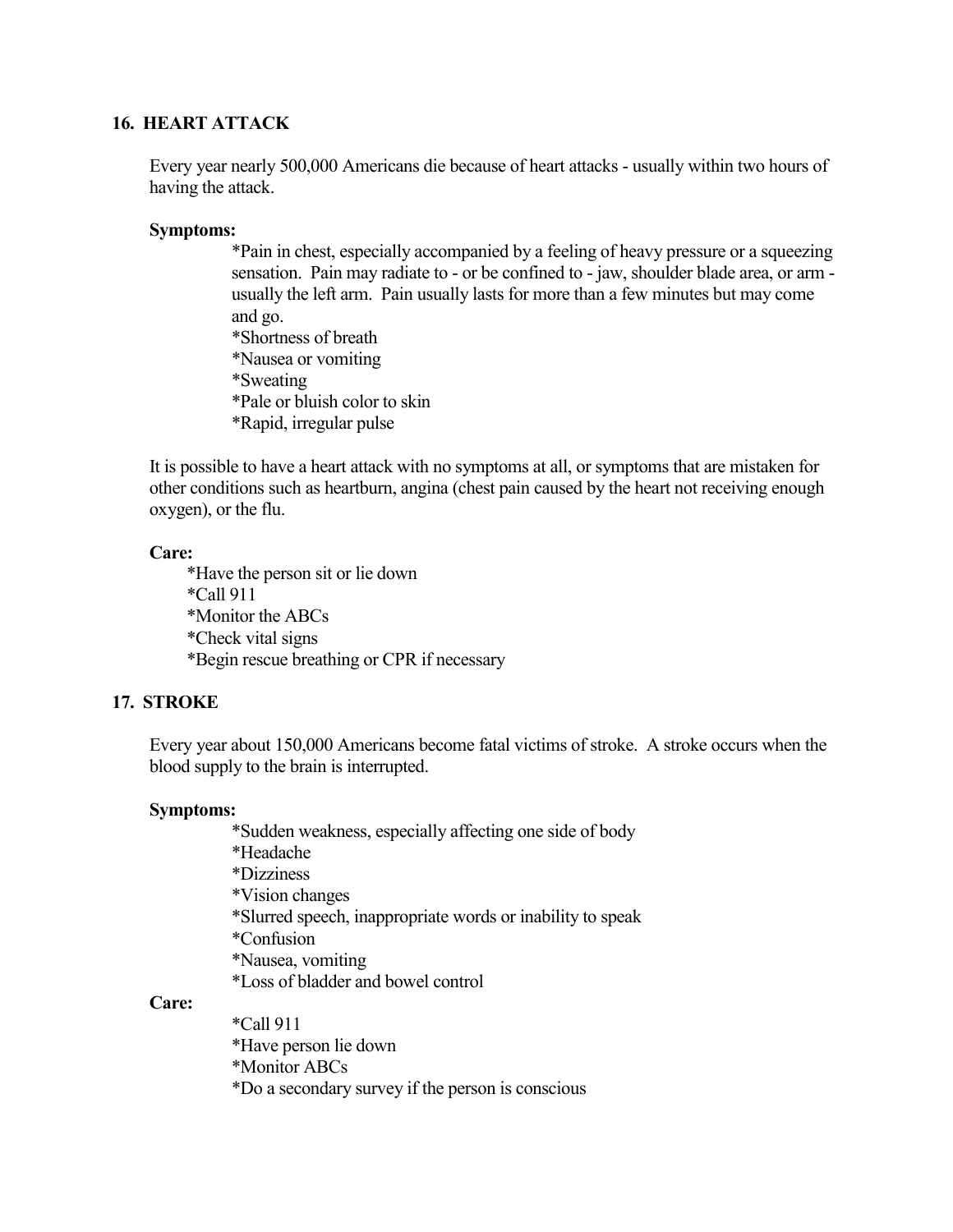\*If unconscious, maintain an open airway \*Do not give the person anything to eat or drink \*Patient needs oxygen as soon as possible

## **18. DIABETIC EMERGENCIES**

Diabetes is a medical condition in which the body can't change sugar from food into energy.

**Hyperglycemia** - high blood sugar. **Diabetic coma** is the extreme case.

#### **Symptoms:**

 \*Warm, dry red skin \*Fruity odor on breath \*Nausea, vomiting \*Weakness, dizziness, drowsiness, unconsciousness \*Rapid pulse

## **18.1 First Aid for Diabetic Emergencies**

**Note:** Many of the symptoms of hypoglycemia and hyperglycemia are the same!

### **Care:**

 \*Monitor ABCs \*Call 911 if necessary \*Do a secondary survey: Ask if the person is a diabetic, what kind of medication s/he takes, when the person last ate, if the person can take his blood sugar. \*If conscious: give dissolved sugar, soft drink, fruit juice, or candy. If the person does not feel better in 5 minutes, call 911. \*If unconscious, call 911 and monitor ABCs. Give nothing by mouth!

## **19. HEAT EMERGENCIES**

 Work doesn't stop when the heat goes up. But rising temperatures can also raise health and safety risks.

#### **19.1 Heat Exhaustion:**

#### **Symptoms:**

 \*Skin is cool, sweaty and may be pale or red \*Nausea, vomiting, dizziness, headache, dilated pupils, and exhaustion \*Body temperature may even be below normal

### **Care:**

\*Get person to a cool place

\*Place him on his back with feet elevated

\*Loosen or remove clothing

\*Cool person with cool, wet towels, or ice packs at pulse points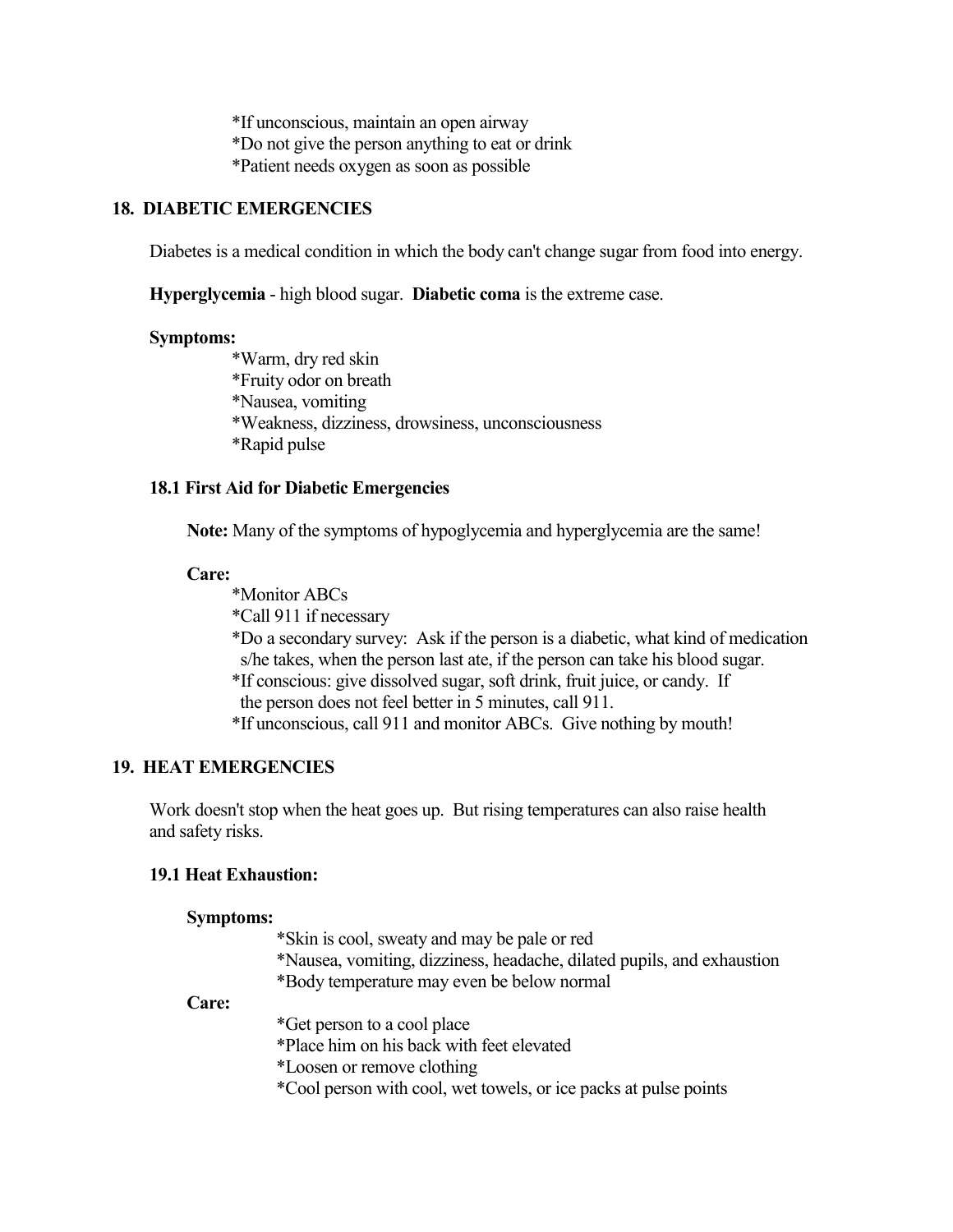\*If fully conscious and not ill, give 1/2 cup of water every 15 minutes \* Treat for shock

#### **19.2 Heat Stroke**

Heat stroke is the most serious form of heat stress. The body stops sweating, which means it can't cool itself causing body temperature to rise quickly.

#### **Symptoms:**

\*Chills

 \*Confusion \*Skin is hot, dry, and red \*Temperature can be very high \*Pulse is rapid, weak \*Breathing is shallow, rapid \*Loss of consciousness

## \***Care:**

 \*Call 911 \*Get victim out of the heat \*Hose down or wrap in cool, wet sheets and fan the body \*Monitor the ABCs \*Treat for shock \*If conscious, give 1/2 cup of water every 15 minutes

## **20. COLD EMERGENCIES**

Frostbite and hypothermia are severe emergencies depending on the air temperature, how long the person is exposed, and the wind.

**20.1 Frostbite:** this occurs when body parts freeze.

#### **Symptoms:**

 \*Skin becomes pale, waxy, and numb \*Skin color can be white, yellow, or blue

#### **Care:**

 \*NEVER rub area - ice crystals inside skin can cause damage \*Warm slowly by immersion in warm water (no warmer than 105 degrees F). \*Keep immersed until skin becomes red and feels warm \*Bandage loosely with dry bandages if necessary \*Get medical attention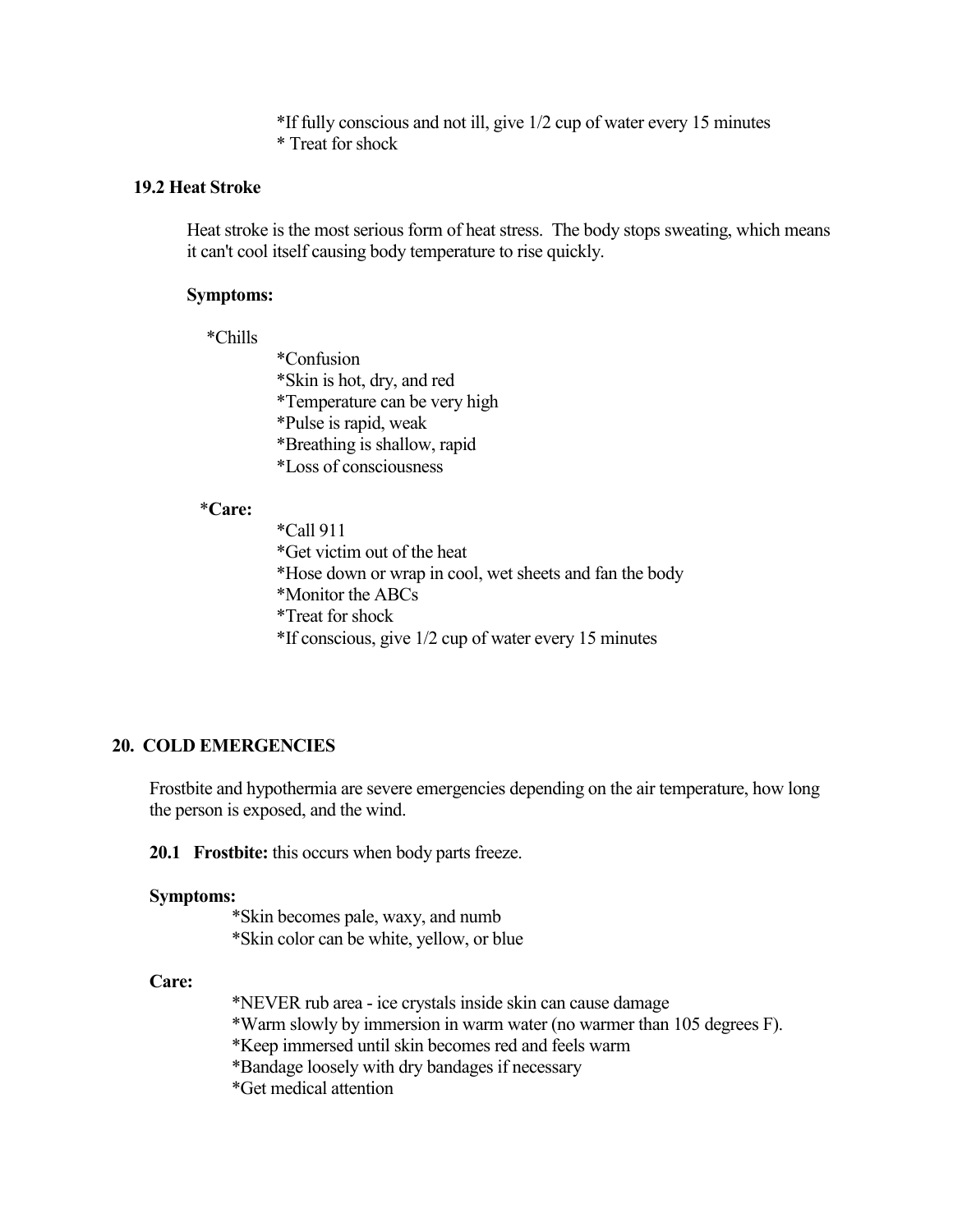## **20.2 Hypothermia:** In this condition, the entire body loses the ability to warm itself.

#### **Symptoms:**

 \*Low body temperature \*Shivering \*Numbness \*Weakness \*Confusion \*Impaired vision \*Drowsiness \*Victim is often unaware of condition

### **Care:**

 \*Call 911 \*Warm body SLOWLY by wrapping in blankets or warm dry clothing \*Rapid re-warming can cause irregular heartbeat \*Handle victim gently to avoid causing heart irregularities \*Monitor ABCs

## **21. SEIZURES AND FAINTING**

**21.1 Seizures** (May be caused by injury, illness, high fever, extreme heat, or epilepsy.)

#### **Symptoms:**

\*Loss of consciousness - even if person appears to be awake

\*Brief blackout or uncontrolled muscle contractions

\*Irregular breathing - breathing may seem to stop

\*Loss of bladder or bowel function

\*Vomiting

### **Care:**

\*Call 911

\*Do NOT restrain the person

\*Do NOT place anything in the person's mouth (It is impossible to

swallow one's tongue!)

\*Monitor ABCs

\*Remove objects near the victim

\*Protect the person's head until the seizure is over; do a secondary survey -

423

ask about a history of epilepsy and prescribed medications.